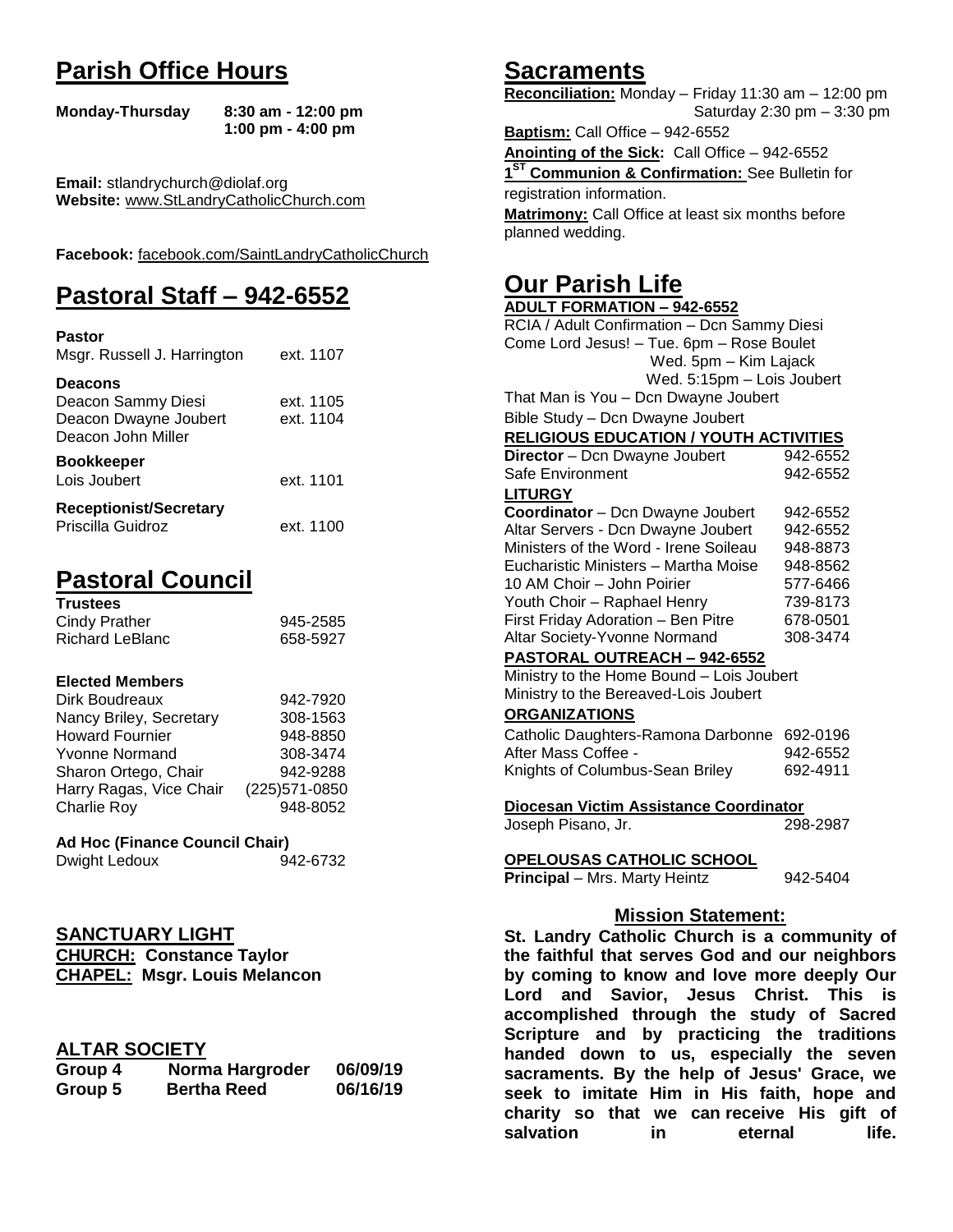**Volume 68, No. 23 – The Ascension of the Lord – June 02, 2019** 

# *From the Desk of Msgr. Harrington…*

Summer is here. Soon families will be traveling or trying to fit in some time for vacation. It may not be far or exotic, but usually it's something just to get away or experience something out of the ordinary course of things. We need that re-creation time to break out of the regular.

We search for white sand or resorts or campgrounds. We visit those relatives who live away or they come visit us. We may even have a 'stay'-cation where we stay home and catch up on some needed rest and relaxation.

Summer in our family meant Holly Beach; pre-Hurricane Rita Holly Beach. I know many people didn't appreciate the muddy waters of the gulf, the jelly fish, the huge feral pigs that rummaged around the camps, the beaches of brown sand and sickening seaweed. Or maybe they couldn't get pass the smells of discarded seafood shells. Many people hated it and were not very sad to see it all wiped clean, completely erased by the fierceness of that storm in September of 2005.

But some of us were sad. We lost a part of our history, a part of our childhood. I do not mean to diminish the experience of others who may have lost family or property or home. It proved to be a devastating storm that caused great damage and terrible sadness to people's lives. My reflection just takes me to a personal loss that always surfaces at the beginning of summer.

Holly Beach is where we did summer family. We created family stories that shaped us. We shared snow-cones and feasts of fresh seafood. We walked on the beach late at night and listened to the Cajun music from the Four Corners fill the air. We were the sun-pilgrims who laughed at something called sunscreen and paid the price for our irresponsibility. We took the sand with us everywhere, and it stuck to us like an unwelcomed and unwanted guest, like a new layer of skin. We got brushburns from those tractor inner tubes, only adding to our sunburn and misery. We could go to mass in shorts and flip-flops and sweat in an un-airconditioned church that only suggested cool air from ancient oscillating fans. We were happy.

The summer was about being family; about sharing our lives and wasting time with the people we cared for most in this world. We were free to be ourselves with the people we loved. We were free to listen.

Summer provides us with the opportunity to listen; to one another and to our God. The heat of the day invites us to shed our defenses and open ourselves to the wonder of the living God. He is in the family. He is in the marvels around us. He is in the messiness and the order of who we are.

As we travel together and fight over what the GPS is actually saying and "I told you to turn left", let us remember to listen. Let us remember to open our hearts to the re-creating spirit of the God who loves us as He reveals Himself in the miracles around us. Let us remember that He travels with us, always. We might be surprised to discover Him and His love for us in the strangest of places; a resort dedicated to a mouse, a campground nearby or far away, a beach with pristine white sand, or a beach blanketed with seaweed. Wherever you summer, be family together. Listen to each other and listen to the whisperings of a God who loves you.

May God keep you safe. Have a happy journey. Have a good summer.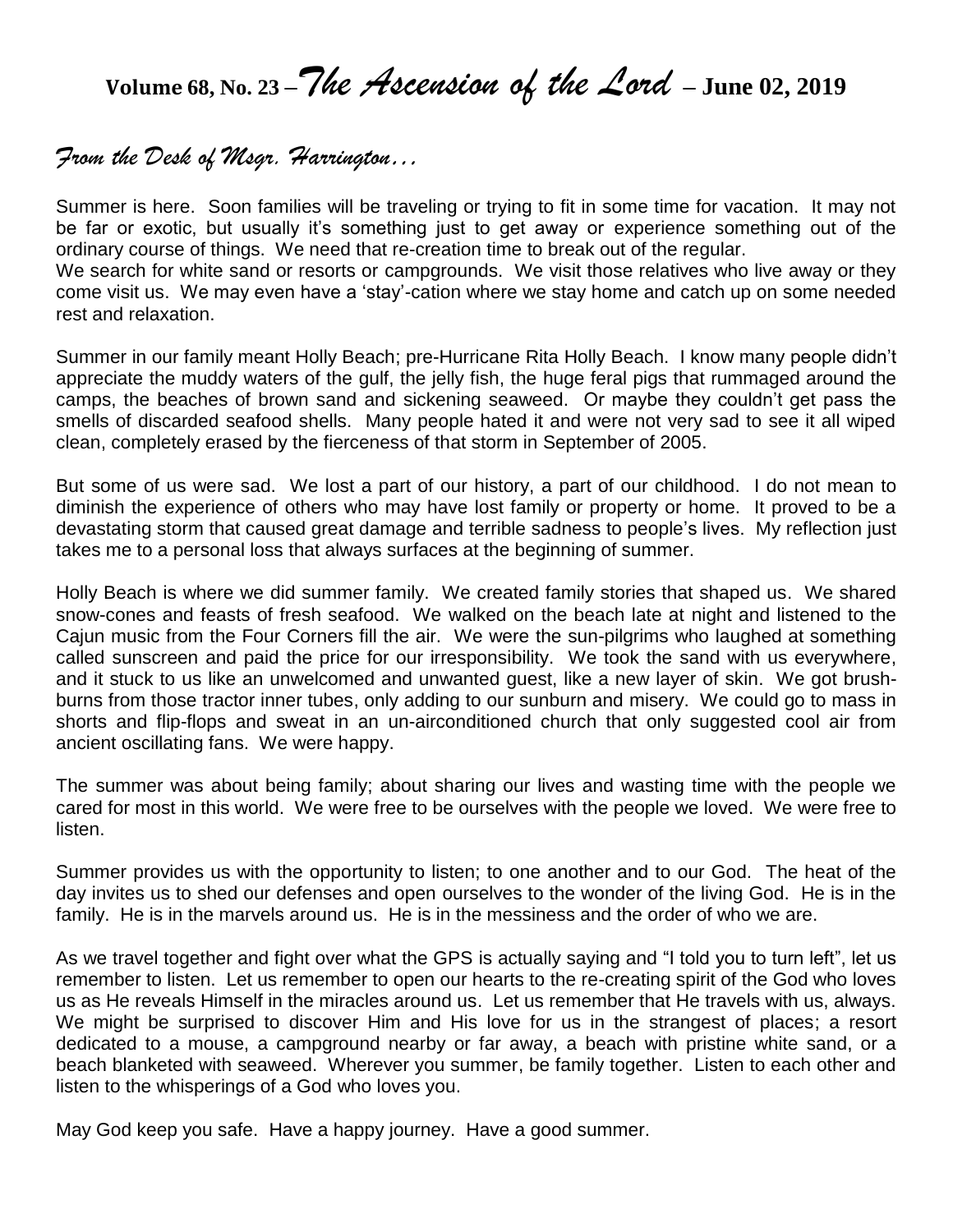# **POPE FRANCIS' INTENTIONS –**

**June - The Mode of Life of Priests** That priests, through the modesty and humility of their lives, commit themselves actively to a solidarity with those who are most poor.

#### **OFFERTORY COLLECTIONS –**

**May 26, 2019**

| <b>REGULAR</b>                  | \$7762.69 |
|---------------------------------|-----------|
| <b>GOAL</b>                     | \$9000.00 |
| Maintenance & Repair Fund       | \$35.00   |
| <b>Bishop's Services Appeal</b> | \$27.00   |
| Poor / Needy                    | \$315.00  |
| <b>Maintenance Endowment</b>    | \$190.00  |
| <b>OCS Foundation</b>           | \$1013.25 |

Thank You for Your Generosity!

#### **2nd Collection**

**06/02/19** – Maintenance and Repair Fund **06/09/19** – Bishop's Services Appeal

#### **REMINDERS FOR THE WEEK**

**Sun. – 06/02**

- **Mon. - 06/03 5:45pm** Rosary @ Lafleur Monument
- **Tue. - 05/28 6:00pm** Come, Lord Jesus!
- **Wed. - 05/29**

| 6:00am             | TMIY              |
|--------------------|-------------------|
| 5:00 <sub>pm</sub> | Come, Lord Jesus! |
| 5:15 <sub>pm</sub> | Come, Lord Jesus! |

- **Thu. - 05/30**
- **Fri. - 05/31 – Office Closed 7:00am** 1 1<sup>st</sup> Friday Adoration
- **Sat. - 06/01**

**7:30am** Benediction<br>**8:00am** Mass in Vale **Mass in Valentin Hall** 

## **READINGS FOR FAITH SHARING Ascension of the Lord**

**Acts 7:55-60** Stephen manifests love of Jesus to the end. **Psalm 97** "The Lord is king, the most high over all the earth." **Rev 22: 12-20** Jesus is coming soon. **John 17:20-26** The Lord prays for us: May we be one, united in the love of Father and Son.

In the Gospel, Jesus prays that his disciples may all be one—not just his current disciples, but also all his disciples in the future. He is praying for us as well. As we listen to today's readings—to Stephen, the martyr; to John, the visionary; to Jesus, right before he gave his life—let us pray that all Christians, past, present, and future, may be one. May we be of one mind, one heart, one faith.

# **PRAY FOR OUR SEMINARIANS**

| -Cade LeBlanc      | St. Thomas More, Eunice   |
|--------------------|---------------------------|
| -Matthew Pitre     | St. Thomas More, Eunice   |
| -Michael Vidrine   | St. John, Melville        |
| -Trey Fontenot     | Sacred Heart of Jesus, VP |
| -Garrett Broussard | OLOGC, LC                 |

Father, in your plan for our salvation you provide shepherds for your people. Fill your Church with the spirit of courage and love. AMEN.

# **PRAY FOR A PRIEST EACH DAY**

| <b>Sunday, 06/02</b> | <b>Pope Emeritus Benedict XVI</b>   |
|----------------------|-------------------------------------|
| <b>Monday, 06/03</b> | <b>Bishop Douglas Deshotel</b>      |
| Tuesday, 06/04       | <b>Bishop Emeritus Jarrell</b>      |
| Wednesday, 06/05     | <b>Msgr. Douglas Courville, JCL</b> |
| Thursday, 06/06      | <b>Fr. Robert Courville</b>         |
| <b>Friday, 06/07</b> | Fr. Angelo Cremaldi                 |
| Saturday, 06/08      | Fr. Barry Crochet                   |
|                      |                                     |

Eternal Father, we lift up to You, these and all the priests of the world. Sanctify them. Heal and guide them. Mold them into the likeness of Your Son Jesus, the Eternal High Priest. May their lives be pleasing to You. In Jesus' name we pray. AMEN

# **AFTER MASS SOCIALS**

**Each Sunday, following the 8am and 10am Masses we gather in the South Sacristy of the church for coffee & donuts and FELLOWSHIP! Everyone is welcome! Please use the outside entrance near the southeast corner of the church. Please do not enter through the sanctuary. Please NO FOOD in any other area of the church.**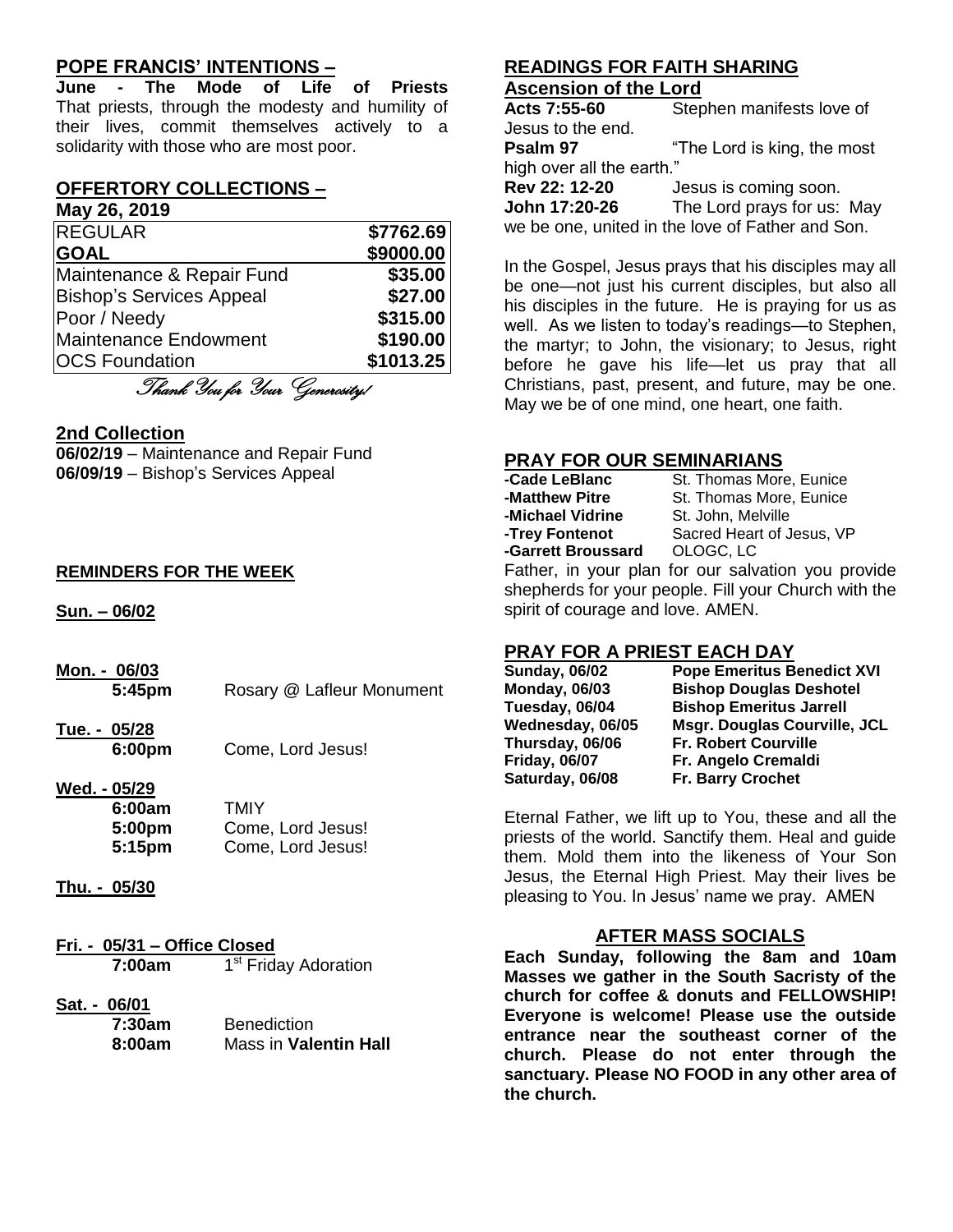# **MASS INTENTIONS**

# **Saturday, June 01**

**4:00pm** Leroy & Elia Huguet; Wayne, Jeanette & Jonathan Lalonde; Barbara Burleigh Thibodeaux; Norris Leger, Toby & Winnie Lalonde & Family; M/M Robert Going Sr. & Families; The family of Wm. & Dorothy Hatch; Carolyn M. Bertrand; Robert (Bob) Chachere; Murphy Allen Lanclos, Sr.; Janette Sylvester; Madelyn McKinney; Leonce Lalonde Jr.; Anna Lois Joubert; Nola Guidroz; Souls in Purgatory; The family of Charles & Mercedes H. Going; The Sick & Dying; Come, Lord Jesus **Groups** 

# **Sunday, June 02**

**08:00am** Bernel, Arthur & Eva Fontenot; Youle, Therese & John Ray Fontenot and Martin J. St. Amand; Lawrence Delahoussaye (BD); M/M John, John Jr., Jacob & Michael FaKouri; James E. Martin

**10:00am** M/M Lee Martin, Jon Martin & Loray Martin Bertrand & Rita Darby; M/M Emillian Bodin & Joyce Lagrange; Drucella F. Harper; Yvonne Guillory Fontenot; Malcolm "Slick" & Margaret Martin; Beverly Claire Hebert Nash; M/M Stanley Vige; Fields & Voitier Families; Lawrence Delahoussaye (BD); Stephen Taylor; Joyce & Baby Ortego; William "Billy" H Jarrell, Jr.; Dorothy "Dot" Prejean, Robin, Rozas, Nezat; Lee & Beverly Faul & Mark Capone, Jr.; The Sick & Dying; Harriet H. Doucet; Lawrence Kelly & Darius & Zetta Deville **5:00pm** St. Landry Church Parishioners

#### **Monday, June 03**

**12:05pm** The Sick & Dying; Minnie & Roberto Valle

#### **Tuesday, June 04**

**12:05pm** The Sick & Dying

# **Wednesday, June 05**

**12:05pm** Sam & Elva Moncla (WA); Marie & Martin Roy, Sr. (WA); The Sick & Dying; Father Joe Breaux; Carolyn D. Arnaud (DA)

#### **Thursday, June 06**

**12:05pm** Dallas Barron, Jr. (BD); The Sick & Dying

#### **Friday, June 07**

**12:05pm** Gabrielle "Gabby" LaJack; The Sick & Dying

# **Saturday, June 08**

**08:00am** Martin Sr., Angela, Martin Jr.& Wilda Cosgrove; Nicholas & Kaitlin Artall (WA), Eva **Slaughter** 

# **PRAYER INTENTIONS**

Rena Mae Angelle, Dannie Ardoin, Brenda & Dennys Baird, Camden Barnard, Victoria Barron, Addi Baquet, Eric Baquet, Mona Bernard, Rada Bono, Derek Bourque, Connie Benoit, James Buford Bergeron, Paula Bienvenu, Robert Bienvenu, Marty Billeaudeau, Randy Bordelon, Ricky Bordelon, Alexandra Boudreaux, Mildred D. Boudreaux, Joan Brady, Judy Smith Briscoe, Eden Broussard, Pat Burleigh, Nico Campbell, German Cardoza, Kermit Christ, Ronnie Collette, Liz Constantino, Betty Cormier, Leroy Darbonne, Glenda G. Darbonne, Francis "Flossie" David, Donald Dean, Angie Dejean, Rose DeKerlegand Barbara Dopson, Lee Dubuc, Wanda Dupre, Glyn Durio, Willie Mae Emonet, Johnny Fontenot, Brandon Fuselier, Glenda Gaudet, Albert Going, Robert Going,Jr., Sarah Groth, Rita Guidroz, Amelia Guillory, Gabrielle Hanson & Family, Norma Hargroder, Jeanette Harville, Carol Hebert, Scott Hebert, Eva Herbert, Corrace Hollier, Rosalie Jackson, Bryan Fontenot, Linda L. Fontenot, Merci Janise, Jo Ann Jones, Leon Khan, Virgie Lanclos, Lisa Leblanc, Jenny Ledoux, Ronald Leger, Paul Leleux, Cassandra Marceaux, Malcolm Marcus, Kathy Martin, Verna Martin, Heather E. Matt, Sidney Matt, Barbara Micheal, Marguerite Miller, Ed Moise, Taylor Morales, Glenda Moreau, Julia Ortego, Gene Paillet, Mary Paillet, Elliot Pavlovich, Keith Pavlovich, Glenda Pitre, Michelle Poulet, Butch Richard, Gerald Roy, The Keith Richard Family, Geneva Scallon, Pap Roy, Jason Sonnier, Clara Smith, Elaine Soileau, Ronald Speyrer. Andrew Stelly, Audrey Stelly, Becky Sylvester, Richard Tatman, Ervin Thibodeaux, Margaret Thibodeaux, Claire R. Venable, Brett Walker, Augustine Wilson, Brad Woodel, Evelyn Wyble, Caleb Zachary

**(It is diocesan policy that we must have permission from any individual that is to be placed on the list of intentions prior to their name being listed.)**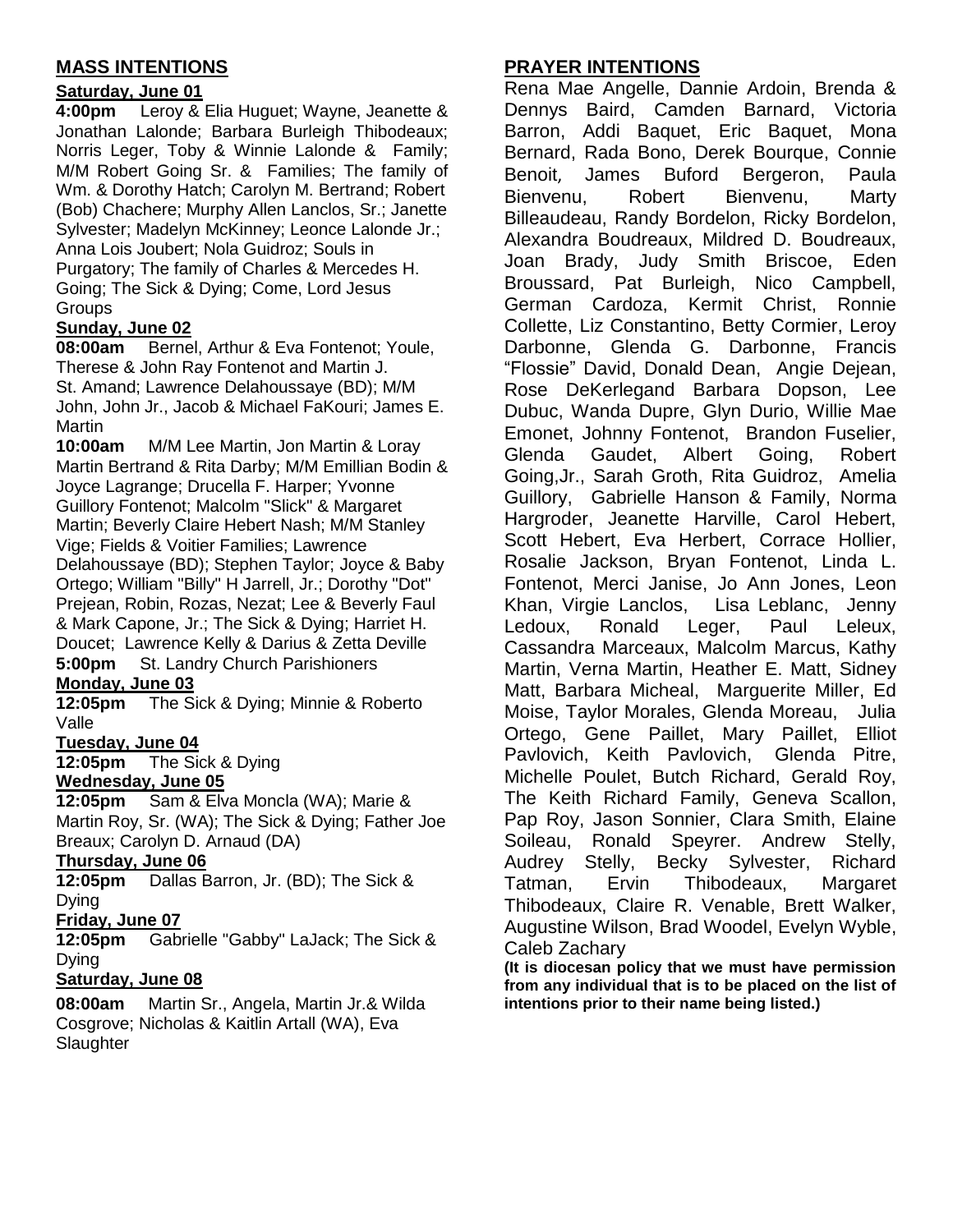# **RE: 2nd COLLECTIONS**

**Effective immediately, a second passing of the baskets will be taken ONLY on weekends where the scheduled collection is for one of the following:**

- **Maintenance & Repair Fund (1st weekend of every month.)**
- **Bishop's Services Appeal (2nd weekend of every month.)**
- **OCS Foundation (3rd weekend of every month.)**

**Envelopes for ALL OTHER offerings should be placed in the first collection basket on the appropriate date.**

# **SUMMER BIBLE CAMP!**

**The St. Landry Church Summer Bible Camp**  (VBS) will be held from June  $24^{th}$  –  $28^{th}$ . **Registration forms are available in the Valentin Hall Office during regular hours. The deadline to register is June 10th . Anyone interested in volunteering to help with the camp, please contact Deacon Dwayne Joubert.** 

#### **ADULT CONFIRMATION**

**Bishop Douglas Deshotel is allowing Pastors to confer the Sacrament of Confirmation on Baptized Catholics who are at least 18 years of age during Mass on Pentecost Sunday. (Saturday anticipated Mass in our parish.) Candidates must meet all the requirements of the Sacrament: if married, be married in the church, attending Mass regularly, and must participate in two sessions of sacramental preparation. Anyone interested should contact the office and leave a message for Msgr. Harrington.** 

#### **ALTAR SOCIETY**

**The Altar Society meets on the second Monday of every month at 5:15pm in Valentin Hall. We are always welcoming New Members to be a part of our mission to assist in beautifying our church for the sacred liturgies. Our next meeting will be in September! (Summer Break!) For more information call Yvonne Normand @ 337-308-3474 or Janis Courvelle @ 337-789- 0971.** 

# **ALTAR SERVERS**

**We are always looking for more young people who desire to serve our Lord in this very important ministry! All Students who have made their 1st Holy Communion through HS are invited to become servers… Parents contact Deacon Joubert for more information.**

#### **MUSIC MINISTRY**

**We are always looking for new voices to enhance our ministry of liturgical music! If you feel called to share your talents in this capacity, call one of our choir directors – JP Poirior (337) 577-6466 or Rafael Henry (337) 739-8173, or call the parish office and someone will get with you!**

#### **KNIGHTS of COLUMBUS**

**The Knights of Columbus, Council #1173 meets on the second Thursday of each month. Call Sean Briley (337) 692-4911 if you are interested in joining.** 

#### **FRIENDS OF THE BEREAVED**

**The family of Dorothy "Dot" Nezat expresses gratitude to the Friends of the Bereaved for the Mass Intentions offered in remembrance of their dearly departed.**

#### **SALAD BINGO**

**Catholic Daughters of the Americas, Court St. Landry is sponsoring their annual Salad Bingo fundraiser on Sat., 6/8 @ 6pm in the Our Lady Queen of Angels Parish Life Center. The donation is \$15 per person. For more information call Jane Savoy – 945-5487 or Janis Courvelle – 789-0971.** 

#### **CONFIRMATIONS**

**Congratulations to the following young men and women who received the Sacrament of Conformation during 5:00 PM Mass last Sunday:**

Madeline Aymond, Maci Bergeron, Aubre Berzas, Sahvana Bourque, Mary Collins, Ali Couvillion, Nicholas Dupre, Lexie Fontenot, Ethan Fourrier, Noah LaBruyere, Luke Lafleur, Kennedy Landry, Grant Larcade, Gracie Lavergne, Emily Mackey, Amy Claire Miller, Jon Ross Miller, Isabel Mora, Morgan Nicholas, Avery Provost, Drew Sebastien, Jack Sebastien, Luke Smith, Brooks St. Cyr, Beau Stelly, Clay Veillon, Katie Wagley, Joseph Wilkes

#### **Please remember them in your prayers!**

#### **SUMMER TRAVELS?**

**Don't miss Sunday Mass simply because you are on Summer Vacation… Visit [www.masstimes.org](http://www.masstimes.org/) to find the Mass that best fits your schedule ANYWHERE in the U.S.**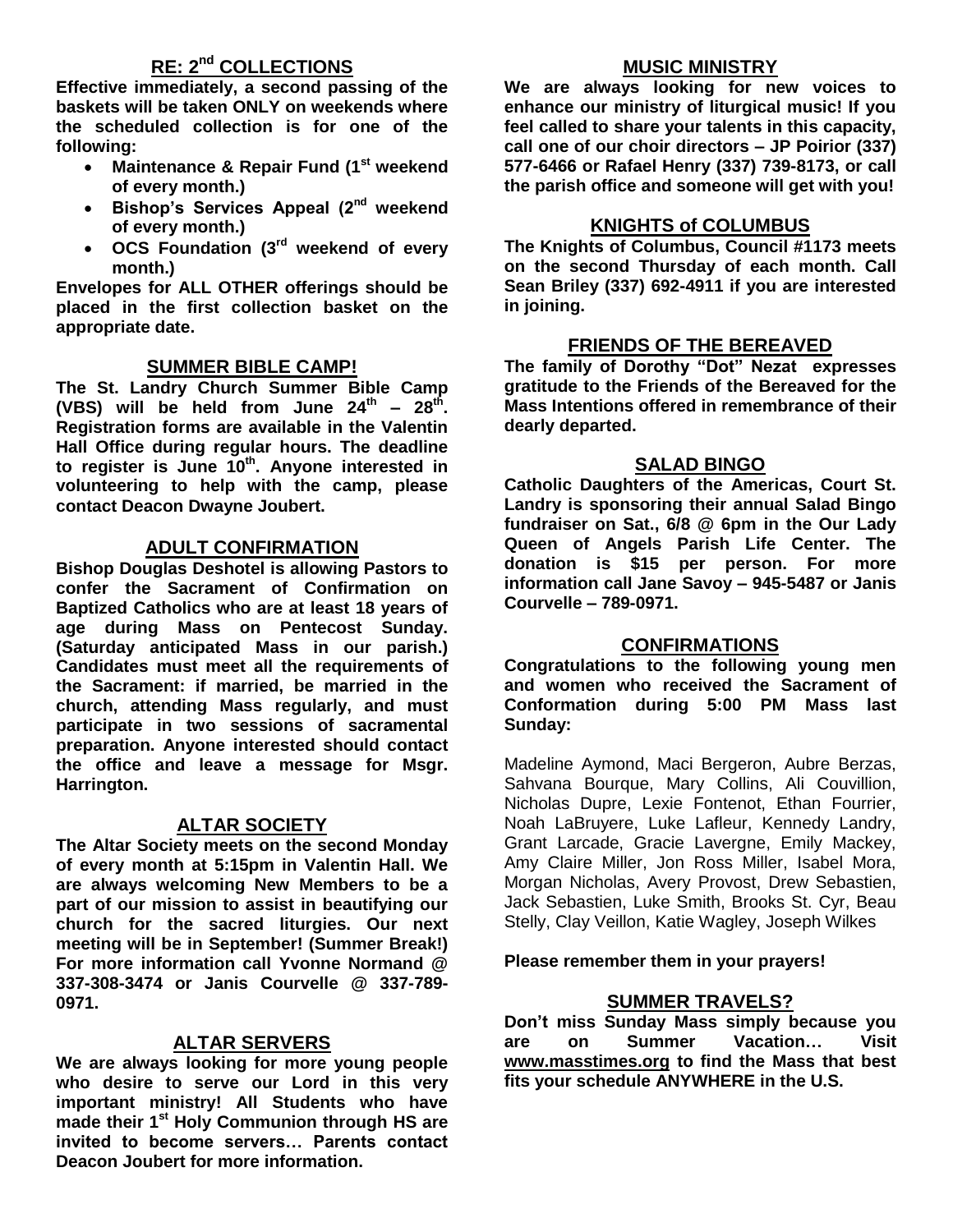# **EXTRA – ORDINARY MINISTERS**

**June 08/09**

**Saturday – 4:00pm** 

**Altar Servers:** Mark & Joseph Wilkes **Extra-ordinary Ministers of the Eucharist:**  Regena Stelly, Michelle Naquin, Didier Hargroder, Suzette Ellis, Alice Cormier **Reader:** Nelda Villery

**Sunday – 8:00am**

**Altar Servers:** Leigh Labrie, Beau & Ethan Stelly **Extra-ordinary Minister of the Eucharist:** Gerry Vidrine, Debbie Fay, Lois Joubert **Reader:** Keith & Yvonne Normand **10:00am**

**Altar Servers**: Sam Chachere, Hieu & Jacob Tran **Extra-Ordinary Ministers of the Eucharist:** Stan Keyes, Joe Blumrich, Carolyn Jarrell **Reader:** Cindy Prather

**5:00pm** 

**Altar Servers:** Mark & Myles Collins **Extra-ordinary Ministers of the Eucharist:**

Glenn & Shawn LeNlanc, Carrol Lafleur, Jeanie Anding **Reader:** Gil Deville

# **OCS CORNER**

**Top-ranking graduates in the OCS Class of 2019 were Molly Trahan, Valedictorian; Madeleine Braham, Salutatorian; Adrienne Allen, Historian; and Amanda Knott and Taylor Thistlethwaite, Co-Recorders.** 

**In the Commencement, the first annual Msgr. Louis Melancon Memorial Scholarship was presented to Adrienne Allen and Alex Castille. The prestigious American Legion Awards given during the Senior Awards Banquet went to Marsha Savage and Sam Pitre.** 

**May God bless all of our graduates and current students with a safe and productive summer!**